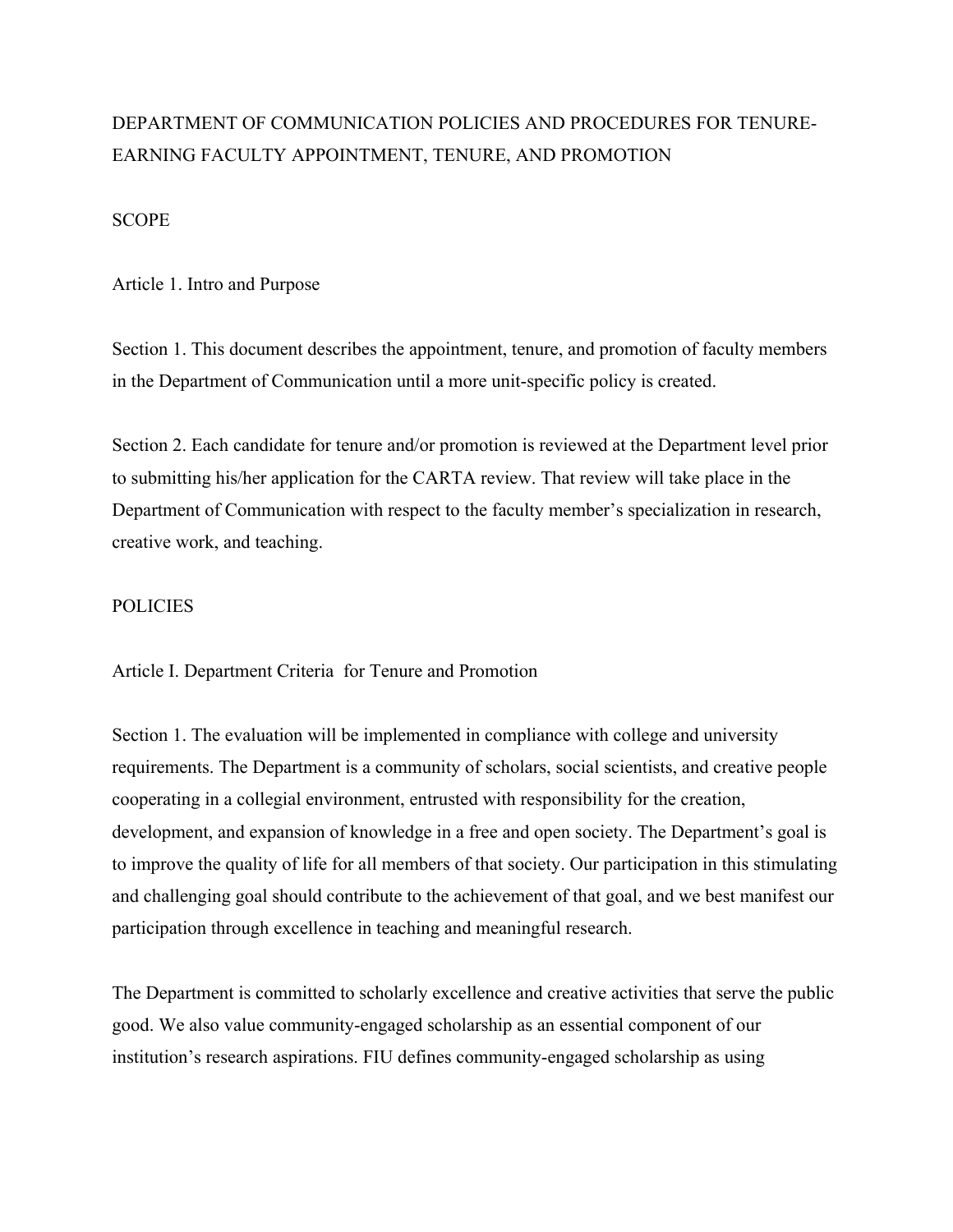intellectual capital to investigate and solve community problems; this requires dissemination of what has been learned from problem-solving engagement.

Article II. Department Criteria for the Evaluation of Teaching

Section 1. The evaluation will be implemented in compliance with college and university requirements.

Section 1.1 Assistant Professors teach a variety of courses, particularly undergraduate, at an above-satisfactory level of performance. Some indicators of a commitment to teaching include the successful use of appropriate pedagogies and modes of teaching and learning, guiding and advising students, and providing opportunities for involvement in research projects. Teaching can also include mentoring of students.

Section 1.2 Associate Professors demonstrate a strong commitment to excellence and creativity in teaching and student learning. Qualifications and experience for teaching a variety of courses, including graduate courses where appropriate, at an above satisfactory level of performance. Some indicators of a commitment to teaching include the successful use of appropriate pedagogies and modes of teaching and learning, guiding and advising students, and providing opportunities for involvement in research projects. Teaching can also include mentoring of students.

Section 1.3 Professors demonstrate a record of successfully teaching a variety of courses, including advanced undergraduate and graduate courses where appropriate, at a level of performance above-satisfactory. Some indicators of a commitment to teaching include the successful incorporation of appropriate pedagogies and modes of teaching and learning, guiding and advising students, and providing opportunities for involvement in research projects. Teaching can also include mentoring of students.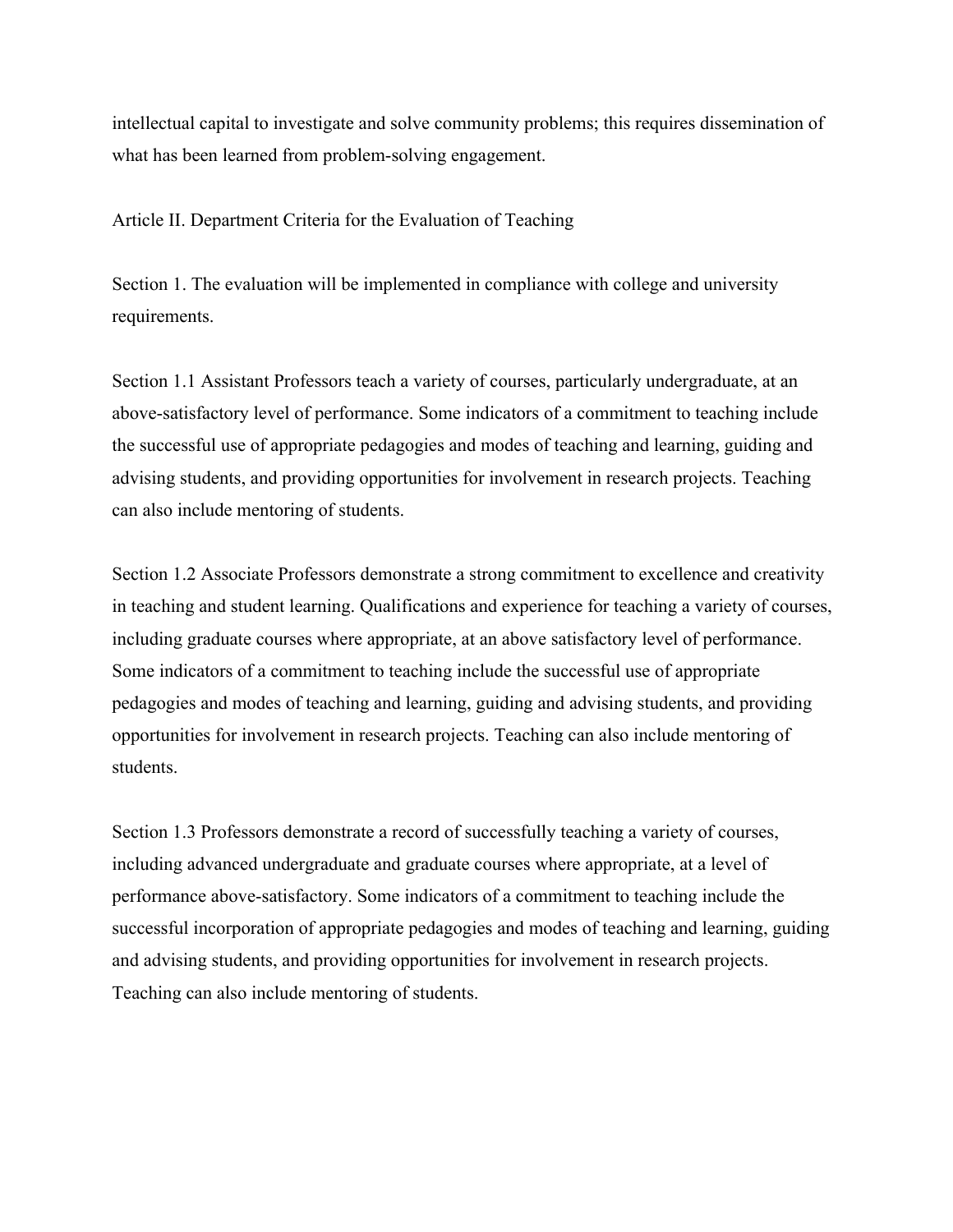Article III. Department Criteria for the Evaluation of Research and Creative Work

Section 1. The evaluation will be implemented in compliance with college and university requirements. The candidate must demonstrate highly competent performance in scholarly research or creative work, or of both research and creative work, as applicable to her or his academic and professional development. As appropriate to the standards of the candidate's discipline or profession, evaluations and recommendations must consider the merit of the research and creative work given the Department's load and support context. Given that faculty loads and support drastically differ among and within universities, these variables must be taken into consideration in any research evaluation.

The Department recognizes the broad interdisciplinary nature of the communication field, along with the immense diversity of methodologies that each approach requires. The Department also recognizes that some scholars work individually, while others work in groups. Productivity expectations differ depending on the number of authors, the type of research, the methodology, and the type of media produced. Work in progress will be fairly considered in this evaluation. Given the broad, multidisciplinary nature of the communication field, the Department will take into consideration all of the factors listed in this policy in its collective evaluation.

Section 2. The evaluation for tenure-earning faculty can be broadly focused on a number of factors, including peer-reviewed scholarly publications, work in progress, and conference presentations, among others.

Section 2.1 Assistant Professors demonstrate a satisfactory level of research performance, and/or community-engaged scholarship, and/or other creative work, which are aimed at expanding, sharing and disseminating knowledge. These activities should receive regional and national professional recognition; e.g., through publication in peer reviewed venues, professional society presentations and leadership, and appointment to national panels.

Section 3. The evaluation for tenured faculty can be broadly focused on a number of factors, such as peer-reviewed scholarly publications, work in progress, conference presentations,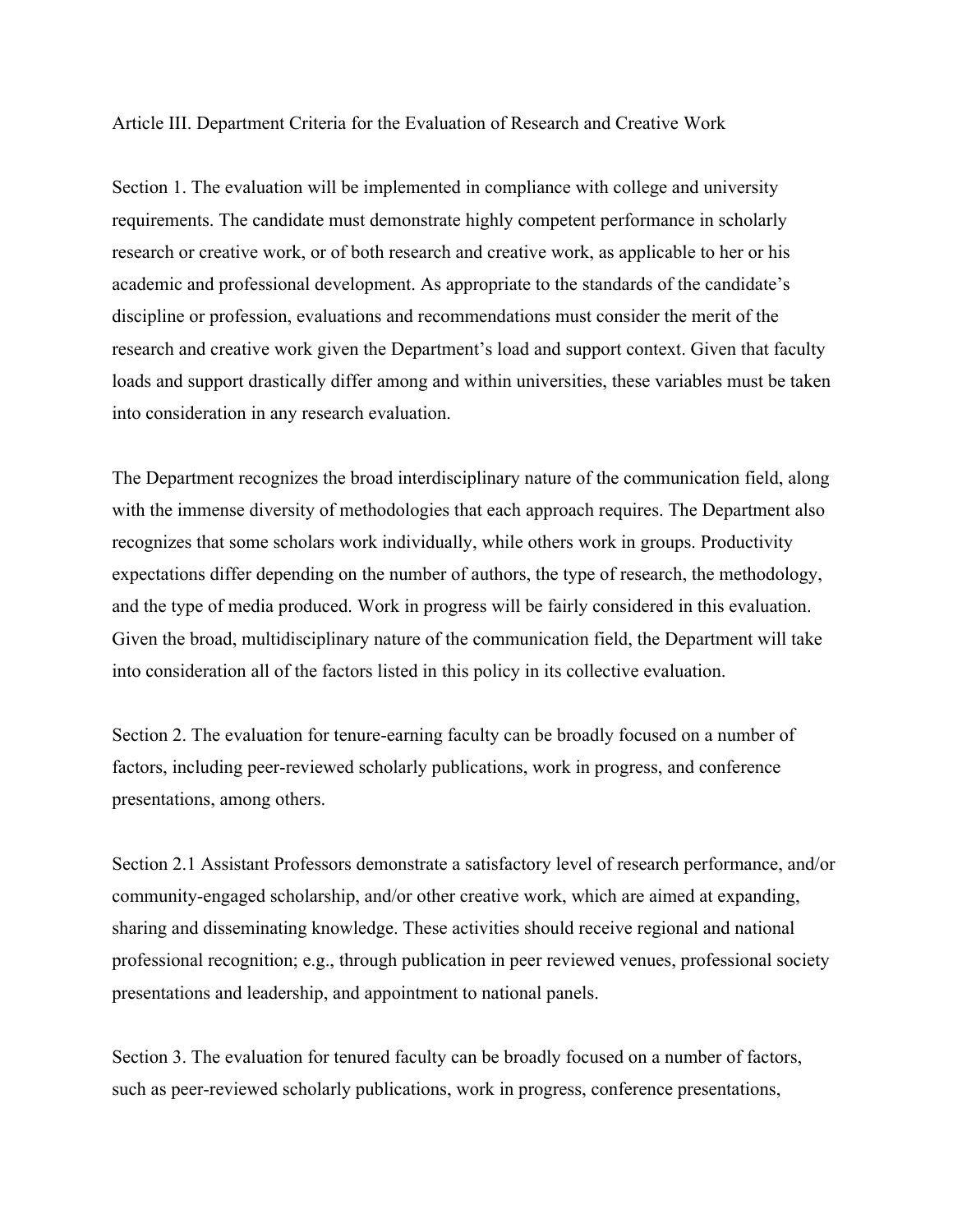creative works (broadly defined), grant writing, speaking engagements resulting from large research projects, among other influences.

Section 3.1 Associate Professors demonstrate quality, consistency, and productivity, achieving national/international recognition through well-respected, peer-reviewed journals and/or other venues that are consistent with national professional recognition. Collaborative or team-based scholarship including community-engaged scholarship with community partners is also valued. Consistent with disciplinary and unit norms, applicants' files should reflect, at minimum, a course of professional development that establishes their independent scholarly standing or increasing leadership roles in collaborative/team-based scholarship.

Section 3.2 Professors have a record demonstrating sustained research, and/or communityengaged scholarship, and/or creative work that has received national/international status through highly recognized, peer-reviewed venues. Consistent with disciplinary and professional norms, the record should clearly demonstrate independent scholarly standing, or leading roles in nationally or internationally recognized collaborative/team-based scholarship. Collaborative or team-based scholarship including community engaged scholarship with community partners is also valued.

#### Article IV. Department Criteria for the Evaluation of Service

Section 1. The evaluation will be implemented in compliance with college and university requirements. The candidate must demonstrate highly competent performance in service. As appropriate to the standards of the candidate's discipline or profession, evaluations and recommendations must consider the merit of the service, including the extent and significance of the professional service to the community and to the discipline or profession, and institutional service to the Department, school, college, and university, inclusive of collegial governance.

Section 2. Evaluations and recommendations must consider the merit of service to the discipline, including the extent and significance of participation in award and competition juries, editorial boards, ad hoc publication and presentation reviews, grant reviews, accreditation boards and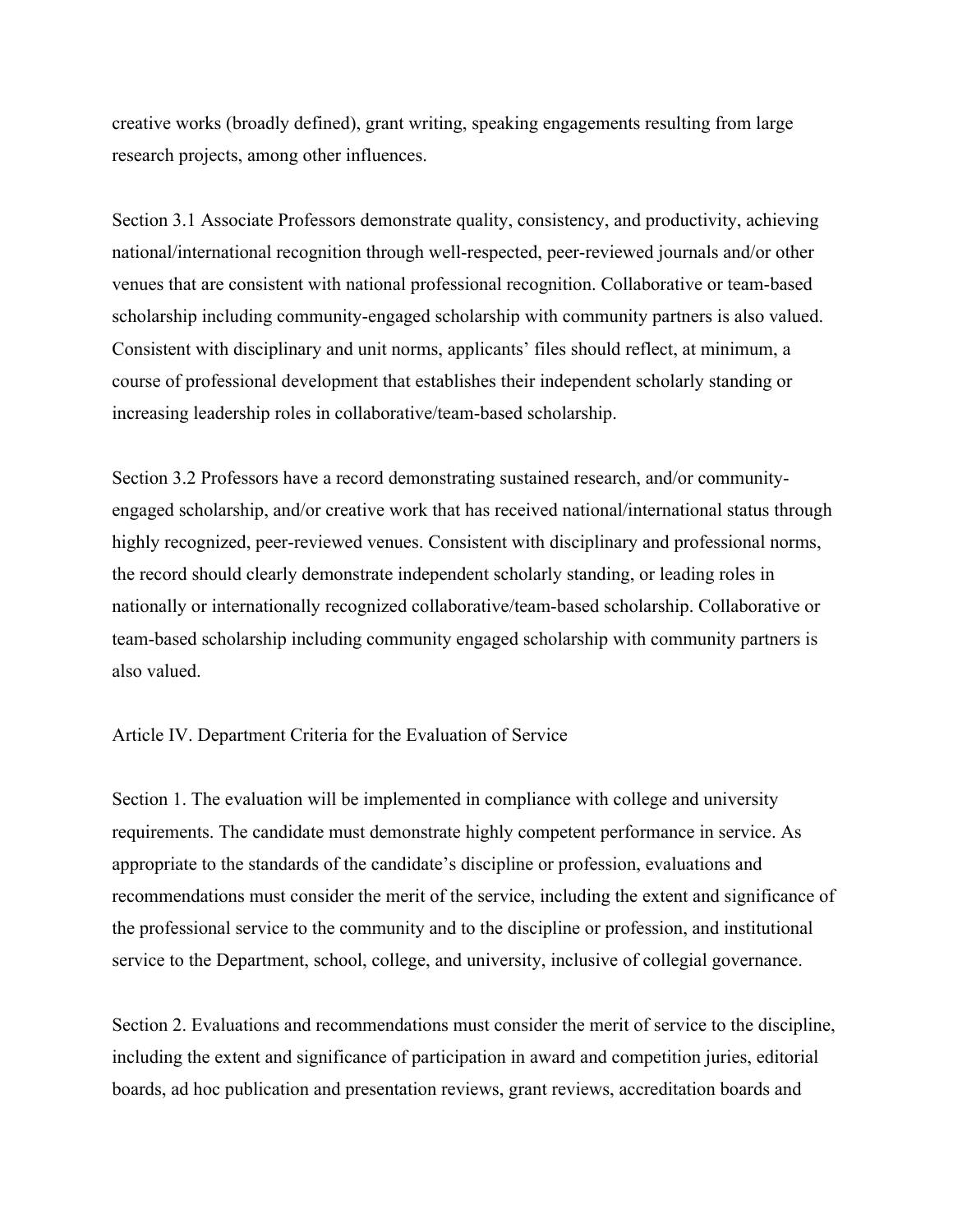teams, academic and professional associations, professional registration boards, public pro bono work in discipline or profession, and presentations and publications for the general public regarding the discipline or profession, among other diverse activities that should be considered as service for the discipline.

Section 3. Consideration must also be given to recognition, such as awards, honors, certificates for university, professional, and community service, and, where customary, to contracts and grants funded to conduct the service.

Article V. Department Procedures

Section 1. The evaluation procedure will be implemented in compliance with applicable Department, school, college, and university requirements, including the schedule published by academic affairs.

#### **PROCEDURES**

Article I. Annual Evaluation

Section 1. The annual evaluation procedure will be implemented in compliance with applicable Department, school, college, and university requirements, including the schedule published by academic affairs.

Article II. Third-Year Progress Review

Section 1. The progress review procedure will be implemented in compliance with applicable Department, school, college, and university requirements, including the schedule published by academic affairs.

Article III. Tenure and Promotion Application Review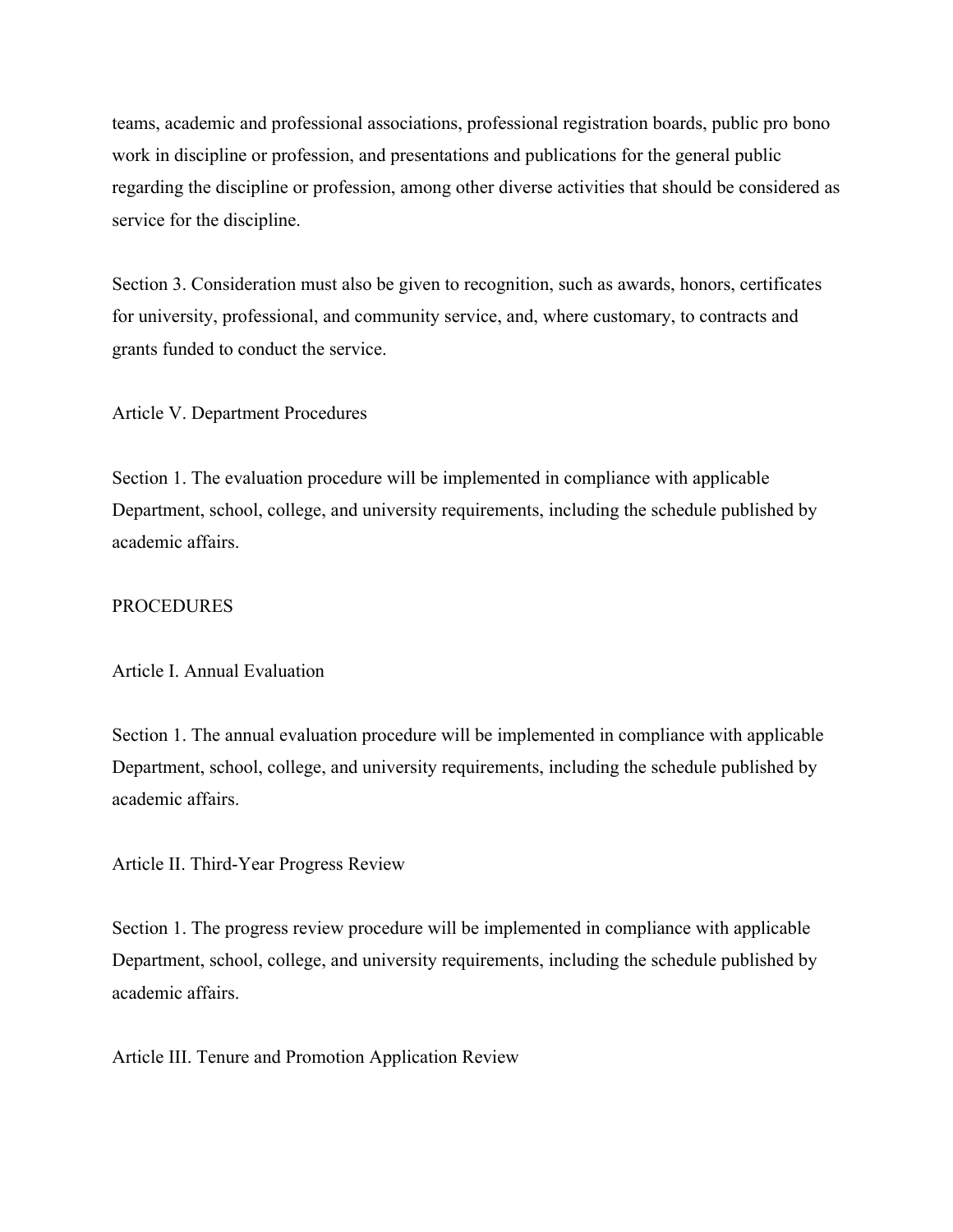Section 1. The application review procedure will be implemented in compliance with applicable Department, school, college, and university requirements, including the schedule published by academic affairs.

Section 2. The candidate can contribute names of external reviewers to the chair and to the tenure and promotion committee to be considered in the final list.

Section 3. The Department will follow the university guidelines used to solicit letters of evaluation (see FIU's Tenure and Promotion Manual Part III, Section B-11, approved by Faculty Senate and Office of the Provost 6-13-2017).

Section 4. The candidate, the tenure and promotion committee, the chair, the dean, the college, and the university can view all documents associated with the candidate's tenure and/or promotion process, including the external review letters.

Section 5. The candidate, the tenure and promotion committee, the chair, the dean, the college, and the university will follow the timeline issued by the Office of the Provost for the year that the candidate goes up for tenure and/or promotion.

\*Finalized April 2020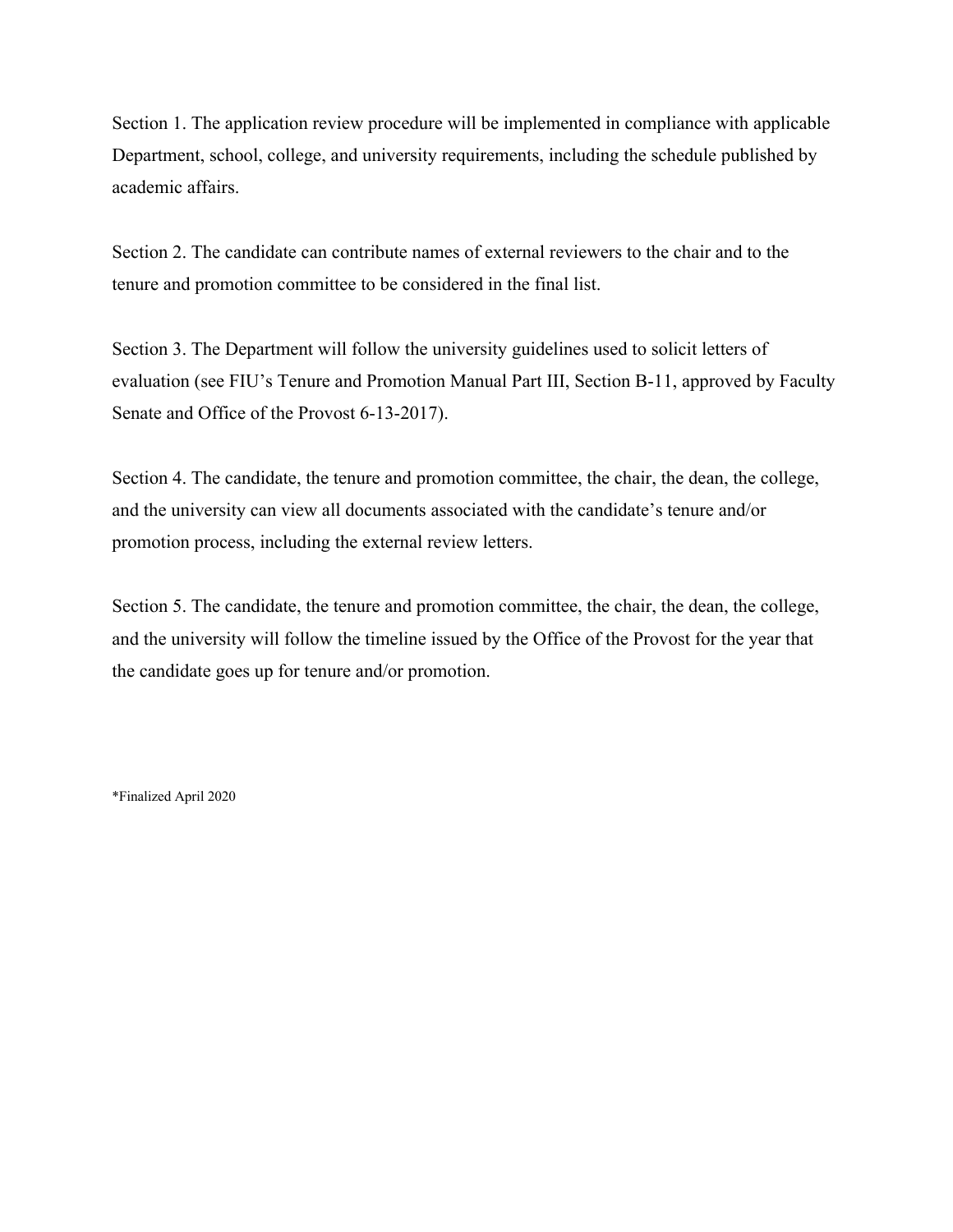# **Appointment and Promotion Guidelines for Non-Tenure-Track Faculty Department of Communication**

Non-Tenure-Track faculty serve as librarians, lecturers, instructors, clinical professors, research professors and professional practice professors. Appointment and promotion guidelines for librarians are established in the library and guidelines for clinical, research and professional practice professors are established in the schools and colleges. All appointment and promotion guidelines must be approved by the Provost. The remainder of this document addresses the appointment and promotion guidelines for instructors and lecturers.

# **Assistant Teaching Professor/Instructor/Lecturer**

Assistant Teaching Professors/Instructors/Lecturers are generally expected to hold the terminal degree in their field. Promotion is based on the contribution to the academic mission of FIU. Assistant Teaching Professors/Instructors/Lecturers typically teach undergraduate courses and may, with appropriate qualifications, teach graduate courses.

# **Associate Teaching Professor/Senior Instructor/Lecturer**

It is not expected that faculty will receive an initial appointment as Associate Teaching Professor/Senior Instructor/Lecturer. This is a position typically obtained through promotion from Assistant Teaching Professor/Instructor/Lecturer. Such promotion will not be considered prior to the start of the sixth year of continuous service as an Assistant Teaching Professor/Instructor/Lecturer. Candidates who have held the position of Visiting Assistant Teaching Professor/Instructor/Lecturer and for whom there has been no break between the visiting and regular appointment may aggregate their full-time teaching service to reach the required total of five completed years.

In May each year, the Provost will submit a list of those eligible to apply for Non-Tenure Track Promotion consideration during the next academic year.

# **Promotion to Associate Teaching Professor/Senior Instructor/Lecturer**

Promotion to Associate Teaching Professor/Senior Instructor/Lecturer requires a consistent record of outstanding teaching. The promotion dossier should also include student evaluations, peer evaluations, indications of any teaching awards received, and annual assignments and annual evaluations. Departments are strongly encouraged to implement a formal classroom evaluation of Assistant Teaching Professor/Instructor/Lecturer teaching. Documentation of this should be included in the file. Any pedagogical publications, discipline publications, classroom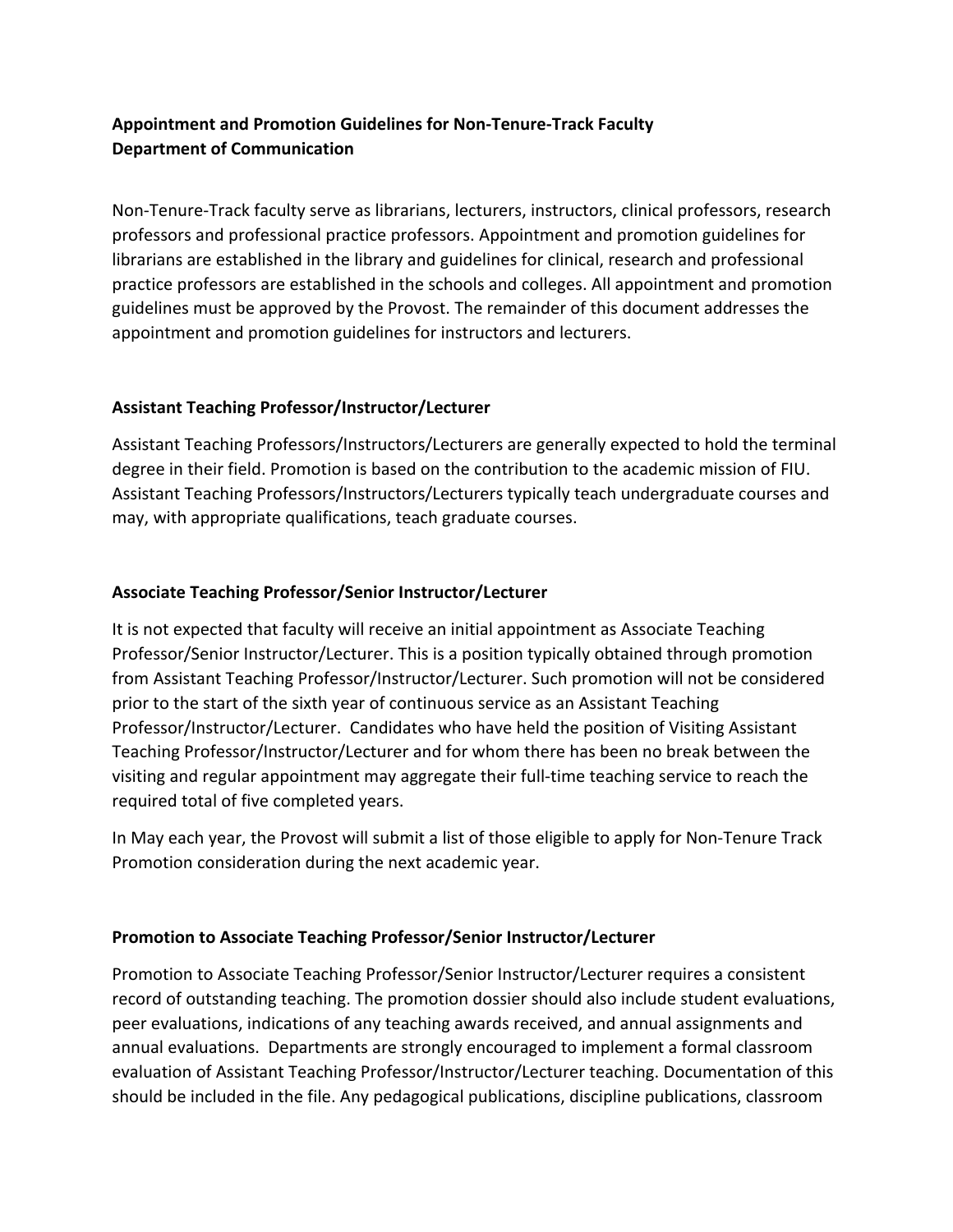and laboratory innovations, contributions to student advising, and university service should be included in the promotion application along with evidence that the Assistant Teaching Professor /Instructor/Lecturer has used the assessment of student learning outcomes to influence in a positive manner his or her teaching. Assistant Teaching Professor /Instructors are not required to apply for promotion at any time, and an Assistant Teaching Professor /Instructor/Lecturer applying and failing may continue as an Assistant Teaching Professor /Instructor/Lecturer.

Promotion applications will be considered by a committee composed of two Associate Teaching Professors/Senior Instructors/Lecturers (or Assistant Teaching Professors/Instructors/Lecturers, if no Associate Teaching Professor/Senior Instructors/Instructors are in the department) and three tenured faculty members, chaired by one of the tenured faculty members. The committee makes a recommendation to the department faculty who vote by secret ballot on the application. The Chair makes a recommendation to the Dean who makes a recommendation to the Provost. The promotion is effective in the semester subsequent to the approval by the Provost.

Assistant Teaching Professors/Instructors/Lecturers promoted to Associate Teaching Professors/Senior Instructors/Lecturers receive a promotion increment as established in the BOT-UFF Collective Bargaining Agreement.

## **Teaching Professor/ University Instructor/Lecturer**

It is not expected that faculty will receive an initial appointment as Teaching Professor/University Instructor/Lecturer. This is a position typically obtained through promotion from Associate Teaching Professor/Senior Instructor/Lecturer. Those currently holding the title of Assistant Teaching Professor/Instructor/Lecturer should apply to the rank of Associate Teaching Professor/Senior Instructor/Lecturer; those currently holding the title of Associate Teaching Professor/Senior Instructor/Lecturer should apply to the rank of Teaching Professor/University Instructor/Lecturer. Such promotion will not be considered prior to the start of the sixth year of continuous service as Associate Teaching Professor/Senior Instructor/Lecturer.

## **Promotion to Teaching Professor/University Instructor/Lecturer**

Promotion to Teaching Professor/University Instructor/Lecturer uses the same criteria as those for promotion to Associate Teaching Professor/Senior Instructor/Lecturer. The consistency of teaching success, evidence of teaching quality enhancement, contribution to pedagogy, innovation, and service are important considerations for promotion to Teaching Professor/University Instructor/Lecturer. Associate Teaching Professors/Senior Instructors/Lecturers are not required to apply for promotion at any time, and an Associate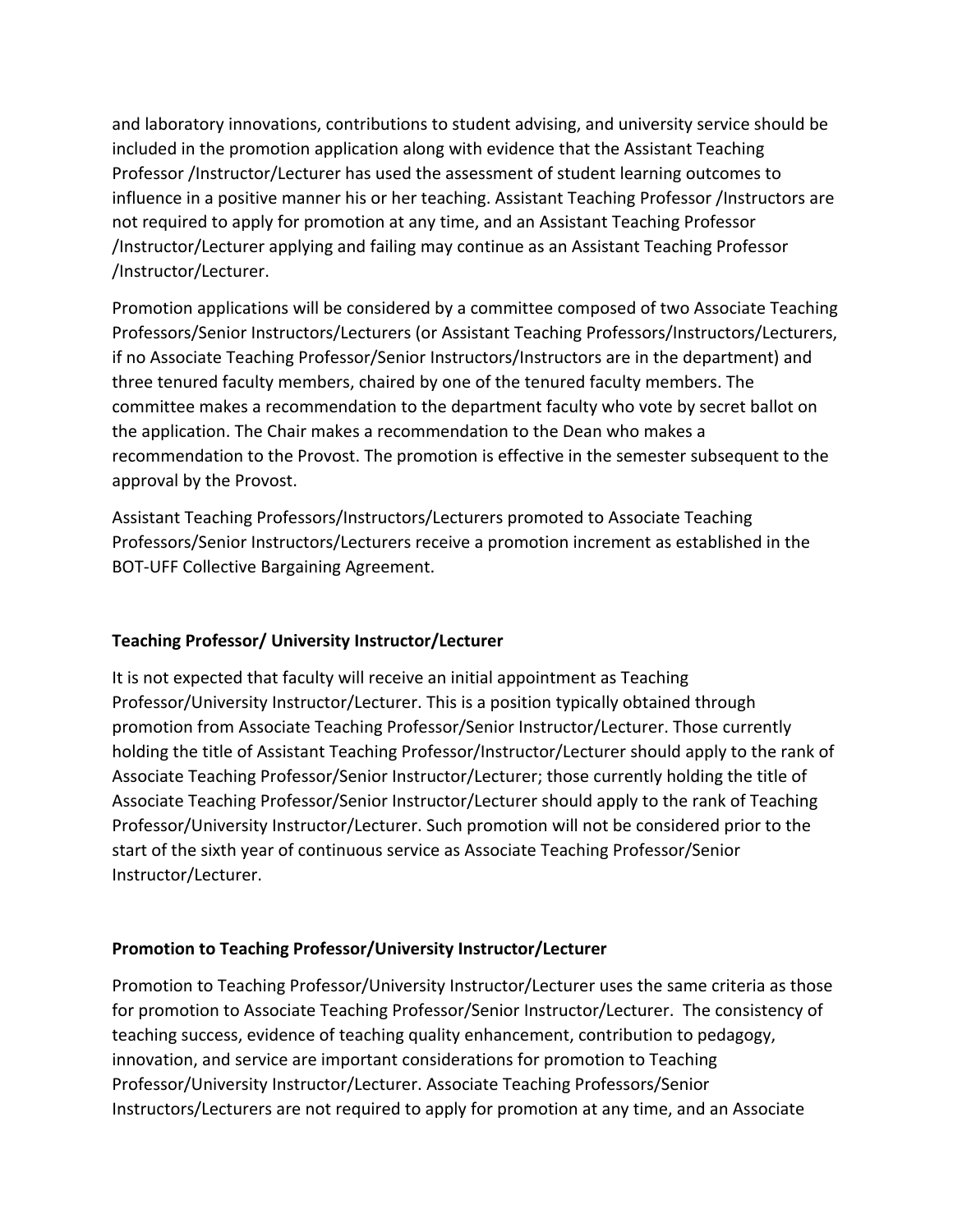Teaching Professor/Senior Instructor/Lecturer applying and failing may continue as an Associate Teaching Professor/Senior Instructor/Lecturer.

Promotion applications will be considered by a committee composed of two Teaching Professors/University Instructors/Lecturers (or Associate Teaching Professors/Senior Instructors/Lecturers or Assistant Teaching Professors/Instructors/Lecturers, if no Teaching Professors/University Instructors/Lecturers are in the department) and three tenured faculty members, chaired by one of the tenured faculty members. The committee makes a recommendation to the department faculty who vote by secret ballot on the application.

The Chair makes a recommendation to the Dean who makes a recommendation to the Provost. The promotion is effective in the semester subsequent to the approval by the Provost.

Associate Teaching Professors/Senior Instructors/Lecturers promoted to Teaching Professors/University Instructors/Lecturers receive a promotion increment as established in the BOT-UFF Collective Bargaining Agreement.

### **Assistant Professional Practice Professor**

Assistant Professional Practice Professors are generally expected to hold the terminal degree in their field. Promotion is based on the contribution to the academic mission of FIU. Assistant Clinical Professors typically teach undergraduate courses and may, with appropriate qualifications, teach graduate courses.

#### **Promotion to Associate Professional Practice Professor**

Promotion to the rank of Associate Professional Practice Professor can be attained when the candidate's performance extends beyond the routine and reflects special contributions to the mission of the department. These contributions must be pursued in a documented scholarly manner. Professional Practice contribution, teaching, and service are requisites for promotion to Associate Professor on the clinical track. Scholarship may be part of the criteria if research is included as part of the annual assignment. Administration may be part of the criteria if included as part of the annual assignment. The balance among accomplishments within each of these areas may vary considerably from one candidate to another, and it is not necessary that a candidate achieve each and every example of the criteria listed below. Achievements must be judged in accordance with the specifics of the candidate's annual assignments.

Professional Practice candidates are expected to maintain clinical activities in service to the community at least at the level required for promotion throughout their careers.

**Teaching** - Faculty members are expected to maintain teaching performance at least at the level required for promotion throughout their careers.

**Service** - Candidates are expected to maintain local and national service at least at the level outlined in their annual assignment.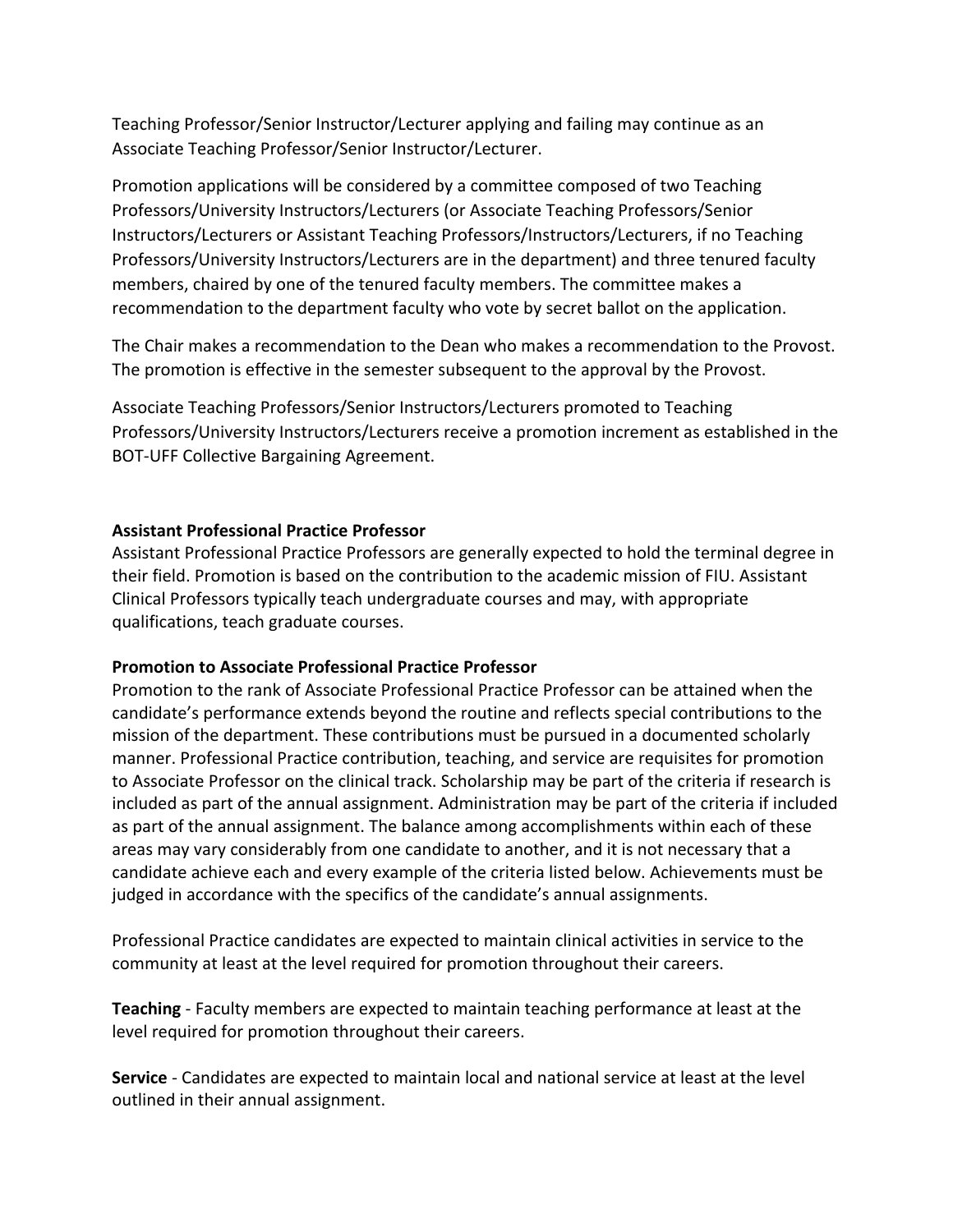**Scholarship/Creative Activity** (if part of annual assignment) - Candidates are expected to maintain scholarship/creative activity at least at the level outlined in their annual assignment. Administration (if part of annual assignment) - Candidates are expected to contribute to administrative operations and development.

Promotion applications will be considered by a committee composed of five faculty, with a preference that the number non-tenure track faculty members exceed that of tenured faculty members. Non-tenure track faculty include Professional Practice Professors, Associate Professional Practice or Professional Practice Professors, Teaching Professors/University Instructors/Lecturers, Associate Teaching Professors/Senior Instructors/Lecturers, Assistant Professional Practice Professors or Assistant Teaching Professors/Instructors/Lecturers. The committee should be chaired by a non-tenured faculty member unless there are none available at the rank necessary (one rank or more above the candidate's present rank). The committee makes a recommendation to the department faculty, who vote by secret ballot on the application.

The Chair makes a recommendation to the Dean, who makes a recommendation to the Provost. The promotion is effective in the semester subsequent to the approval by the Provost.

Associate Professional Practice Professors receive a promotion increment as established in the BOT-UFF Collective Bargaining Agreement

#### **Promotion to Professional Practice Professor**

Promotion to the rank of Professional Practice Professor can be attained when the candidate's performance extends beyond the routine and reflects special contributions to the mission of the department. These contributions must be pursued in a documented scholarly manner. Professional Practice contribution, teaching, and service are requisites for promotion to Professor on the clinical track. Scholarship may be part of the criteria if research is included as part of the annual assignment. Administration may be part of the criteria if included as part of the annual assignment. The balance among accomplishments within each of these areas may vary considerably from one candidate to another, and it is not necessary that a candidate achieve each and every example of the criteria listed below. Achievements must be judged in accordance with the specifics of the candidate's annual assignments.

Professional Practice candidates are expected to maintain clinical activities in service to the community at least at the level required for promotion throughout their careers.

**Teaching** - Faculty members are expected to maintain teaching performance at least at the level required for promotion throughout their careers.

**Service** - Candidates are expected to maintain local and national service at least at the level outlined in their annual assignment.